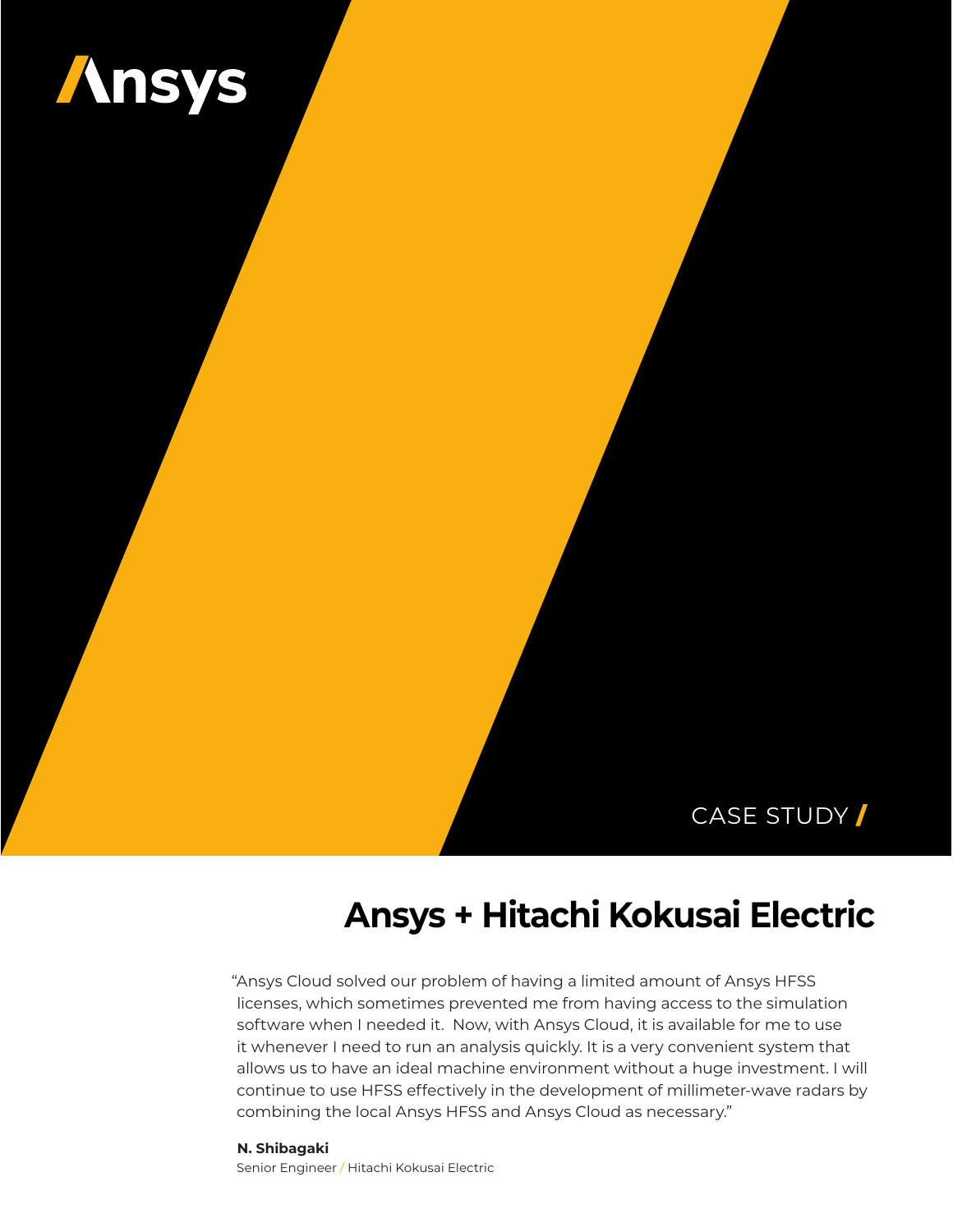

# CASE STUDY

Hitachi Kokusai Electric Increased Airport Safety 20 Times Faster Thanks to Ansys Cloud and Ansys HFSS

## / **Challenge**

In 2000, a supersonic Concorde airliner crashed five minutes after taking off from Charles de Gaulle Airport in Paris. The investigation revealed that the cause of the crash was a 42 cm-long metal piece, which had fallen from the preceding aircraft onto the runway. To ensure this tragedy will not happen again, Hitachi Kokusai Electric participated in a government project to develop millimeter-wave radars for detecting foreign objects on runways,using Ansys HFSS and Ansys Cloud.

# / **Technology Used**

Ansys HFSS Ansys Cloud

# / **Engineering Solution**

Hitachi Kokusai Electric determined that, given the electrical size of the problem, the most effective solver technologies in the HFSS portfolio for this analysis were the HFSS-IE method of movements-based solver and the asymptotic capabilities of the SBR+ solver, which can handle large models very effectively. HFSS provides multiple solvers for a range of analysis scales in an integrated user interface, allowing for use of different solvers for different analysis purposes.

The study was run on an H16mr virtual machine of Microsoft Azure, featuring 16 Intel Xeon E5 2667 v3 processor cores.

"Ansys Cloud solved our problem of having a limited amount of Ansys HFSS licenses, which sometimes prevented me from having access to the simulation software when I needed it. Now, with Ansys Cloud, it is available for me to use it whenever I need to run an analysis quickly. It is a very convenient system that allows us to have an ideal machine environment without a huge investment. I will continue to use HFSS effectively in the development of millimeter-wave radars by combining the local Ansys HFSS and Ansys Cloud as necessary."

**N. Shibagaki**

Senior Engineer / Hitachi Kokusai Electric



This system immediately captures images with an ultra-high-sensitivity camera and transmits them to the control tower by positioning foreign objects detected by radar. This system takes about 10 seconds from detecting a 3 cm piece of metal on a runway 500 m away to transmitting images.



The foreign object detection (FOD) system is designed to detect small metallic foreign bodies.

The radar cross section (RCS; bistatic) of the airplane is needed to study interferences in the system and frequency sharing with earth exploration satellites that use adjacent frequencies.

The use of the new Shooting and Bouncing Rays (SBR+) solver allows us to simulate large airplanes at 90 GHz.



Example of detected object on the runway. Surface current distribution induced by 100 GHz incident wave.